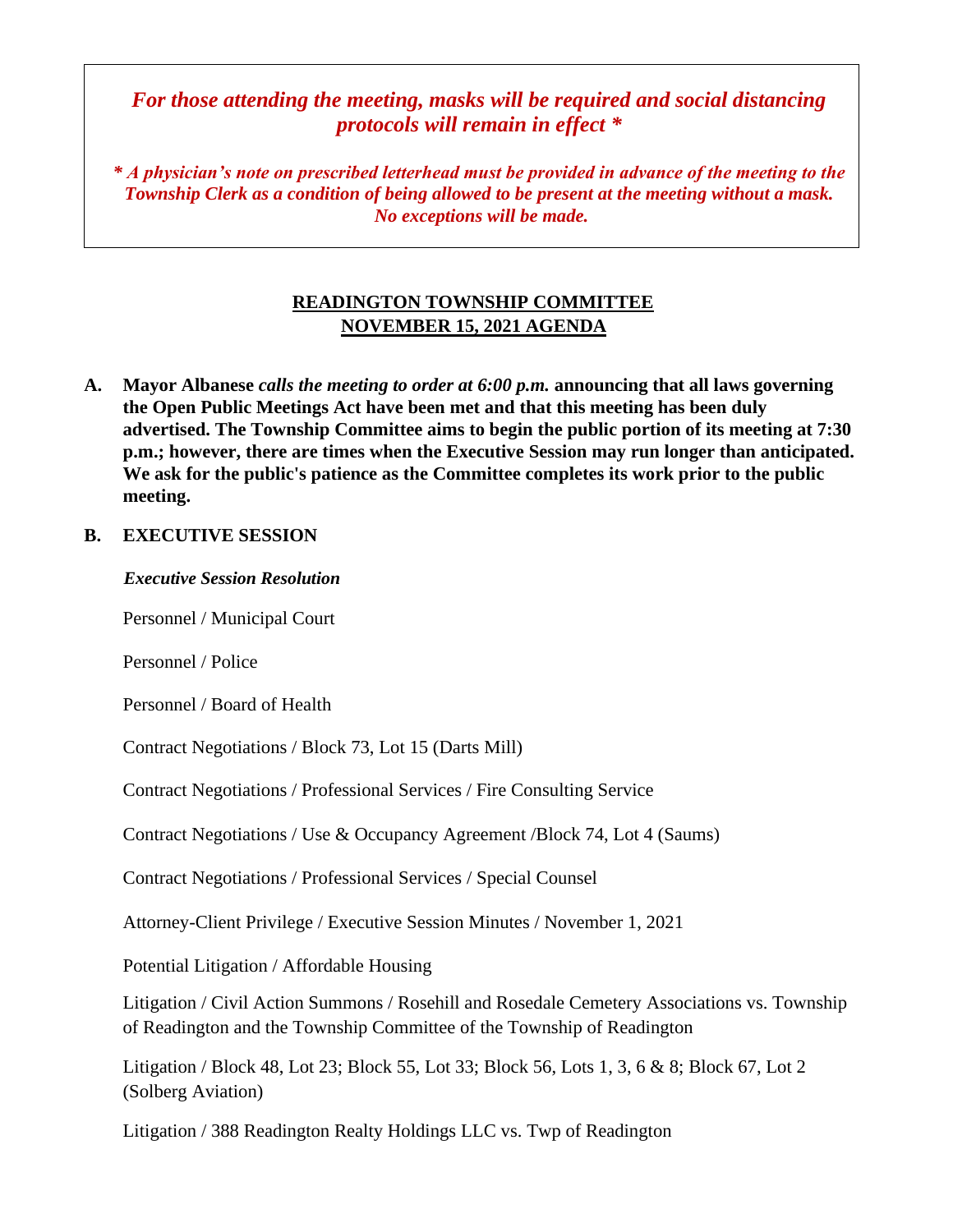### **C. SALUTE TO FLAG**

#### **D. REPORT ON EXECUTIVE SESSION**

#### **E. CONSENT AGENDA**

All items listed with an asterisk "\*" are considered to be routine by the Township Committee and will be enacted by one motion. There will be no separate discussion of these items unless a Committee member or citizen requests, in which event the item will be removed from the General Order of Business and considered in its normal sequence on the agenda.

- 1. *\* Discharge of Mortgage / Discharge of Affordable Housing Agreement (Block 21.06, Lot 201.06)*
- 2. *\* Release of Board of Health Escrow / Block 51, Lot 2.23 (Herman)*
- 3. *\* New Jersey State Firemen's Association Application for Membership / Timothy Hill*
- 4. *\* Resolution to Authorize Budget Appropriation Transfers*
- 5. *\* Resolution to Authorizing Educational Services Commission of New Jersey Cooperative Purchases (Mack Single Axle Truck)*
- 6. *\* Resolution Authorizing Educational Services Commission of New Jersey Cooperative Purchases (Truck Body Equipment)*

### **F. \* APPROVAL OF MINUTES**

 *Minutes of November 1, 2021 Meeting* 

#### **G. COMMENTS FROM THE PUBLIC for items listed on the agenda only**

*(Note: The Committee will take public comment on the ordinance(s) listed under Section H during the Public Hearing portion)*

#### **H. PUBLIC HEARING**

1. *An Ordinance to Provide for the Vacation of a 50 Foot Easement Located on Block 72, Lot 15.10 in the Township of Readington, County of Hunterdon and State of New Jersey, Previously Reserved for Future Public Roadway Purposes - Ordinance #36-2021*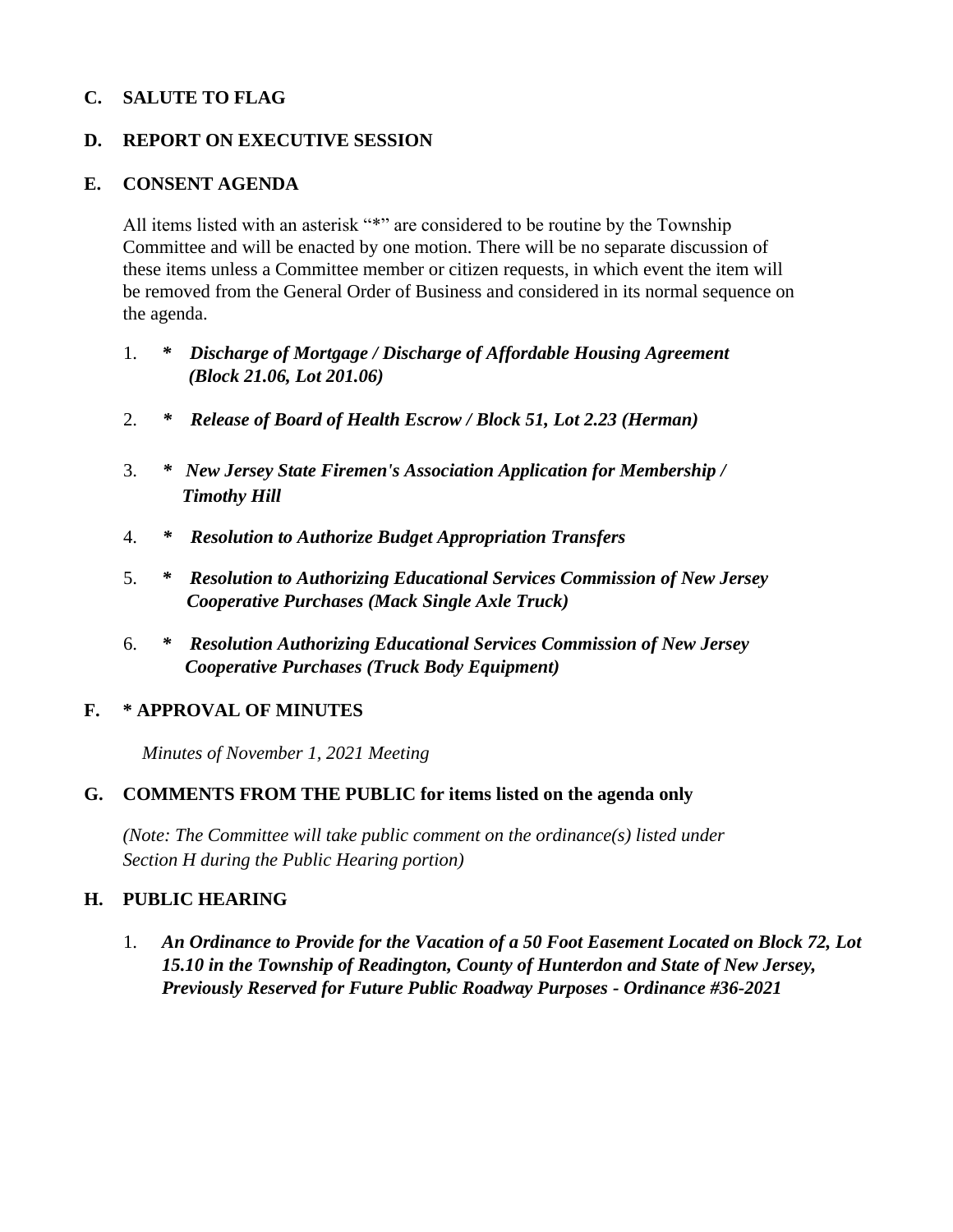### **I. CORRESPONDENCE / OTHER INFORMATION**

None

#### **J. NEW BUSINESS**

- 1. *Bond Ordinance of the Township of Readington, in the County of Hunterdon, New Jersey Appropriating \$875,000 and Reappropriating \$21,400, Both for Various Capital Improvements to Pickell Park and Summer Road Park, and Authorizing the Issuance of \$833,330 Bonds or Notes of the Township to Finance Part of the Cost thereof*
- 2. *Application for Special Events Permit / Readington River Farm / Lunar Faire*

### **K. ADMINISTRATOR'S REPORT**

## **L. ATTORNEY'S REPORT**

## **M. COMMITTEE REPORTS**

1. **John Albanese** Planning Board/Affordable Housing Recreation Social Services

### 2. **Betty Ann Fort**

Historic Preservation /Museums Zoning Emergency Services / Fire Official Library Services

#### 3. **Jonathan Heller**

Construction & Code Enforcement Environmental Commission Engineering / Roads / Building & Grounds / Recycling

### 4. **Juergen Huelsebusch**

Farmland / Open Space Advisory Board Agricultural Land Advisory Committee Police Department